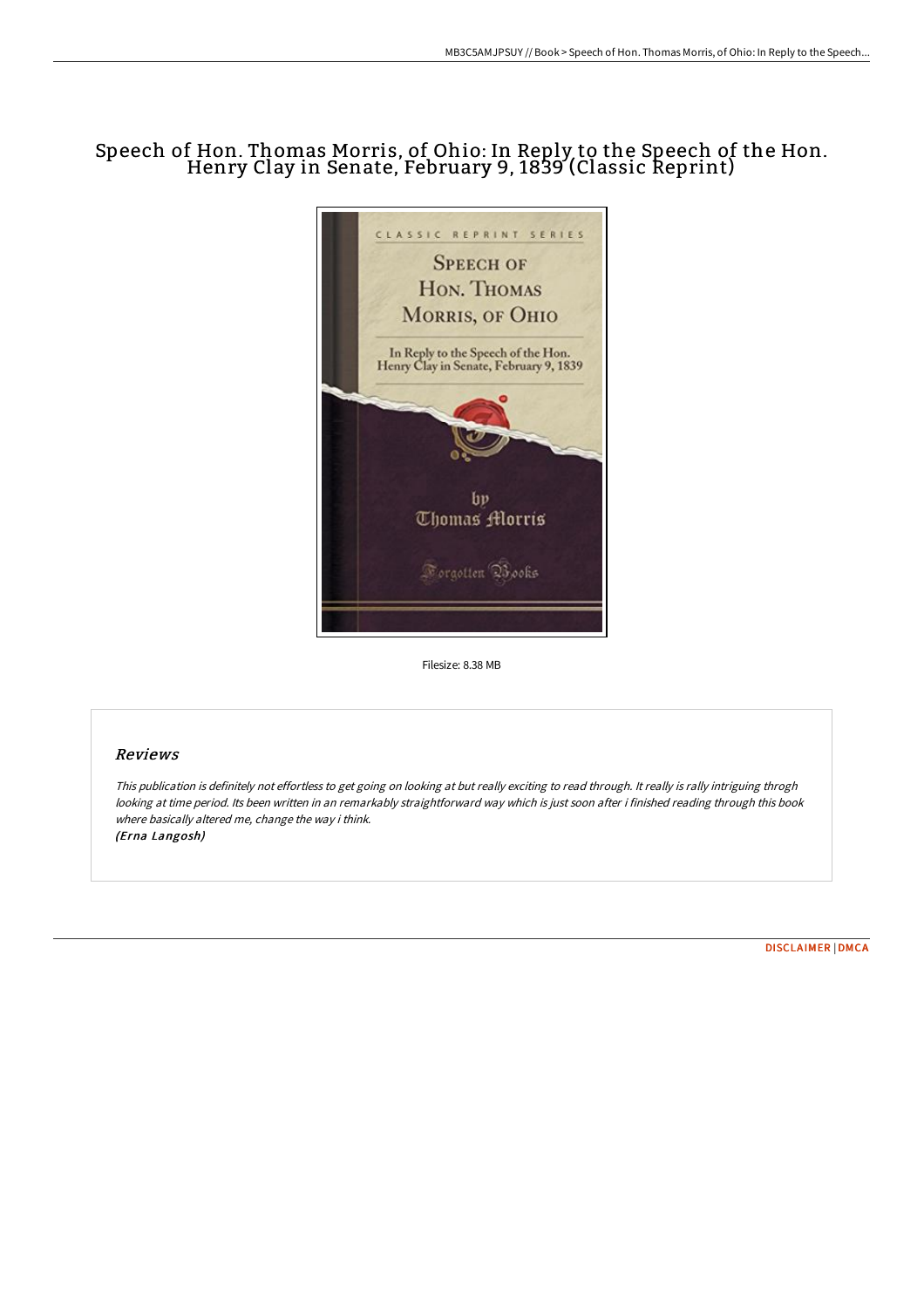# SPEECH OF HON. THOMAS MORRIS, OF OHIO: IN REPLY TO THE SPEECH OF THE HON. HENRY CLAY IN SENATE, FEBRUARY 9, 1839 (CLASSIC REPRINT)



Forgotten Books, United States, 2015. Paperback. Book Condition: New. 229 x 152 mm. Language: English . Brand New Book \*\*\*\*\* Print on Demand \*\*\*\*\*.Excerpt from Speech of Hon. Thomas Morris, of Ohio: In Reply to the Speech of the Hon. Henry Clay in Senate, February 9, 1839 Mr. President - I rise to present for the consideration of the Senate, numerous petitions signed by, not only citizens of my own State, but citizens of several other States, New York, Pennsylvania, Michigan, Illinois, and Indiana. These petitioners, amounting in number to several thousand, have thought proper to make me their organ, in communicating to Congress their opinions and wishes on subjects which, to them, appear of the highest importance. These petitions, sir, are on the subject of slavery, the slave trade as carried on within and from this District, the slave trade between the different States of this Confederacy, between this country and Texas, and against the admission of that country into the Union, and also against that of any other State, whose constitution and laws recognise or permit slavery. I take this opportunity to present all these petitions together, having detained some of them for a considerable time in my hands, in order that as small a portion of the attention of the Senate might be taken up on their account as would be consistent with a strict regard to the rights of the petitioners. And I now present them under the most peculiar circumstances that have ever probably transpired in this or any other country. I present them on the heel of the petitions which have been presented by the Senator from Kentucky [Mr. Clay] signed by the inhabitants of this District, praying that Congress would not receive petitions on the subject of slavery in the District, from any...

h Read Speech of Hon. Thomas Morris, of Ohio: In Reply to the Speech of the Hon. Henry Clay in Senate, February 9, 1839 (Classic [Reprint\)](http://techno-pub.tech/speech-of-hon-thomas-morris-of-ohio-in-reply-to-.html) Online

 $\rightarrow$ [Download](http://techno-pub.tech/speech-of-hon-thomas-morris-of-ohio-in-reply-to-.html) PDF Speech of Hon. Thomas Morris, of Ohio: In Reply to the Speech of the Hon. Henry Clay in Senate, February 9, 1839 (Classic Reprint)